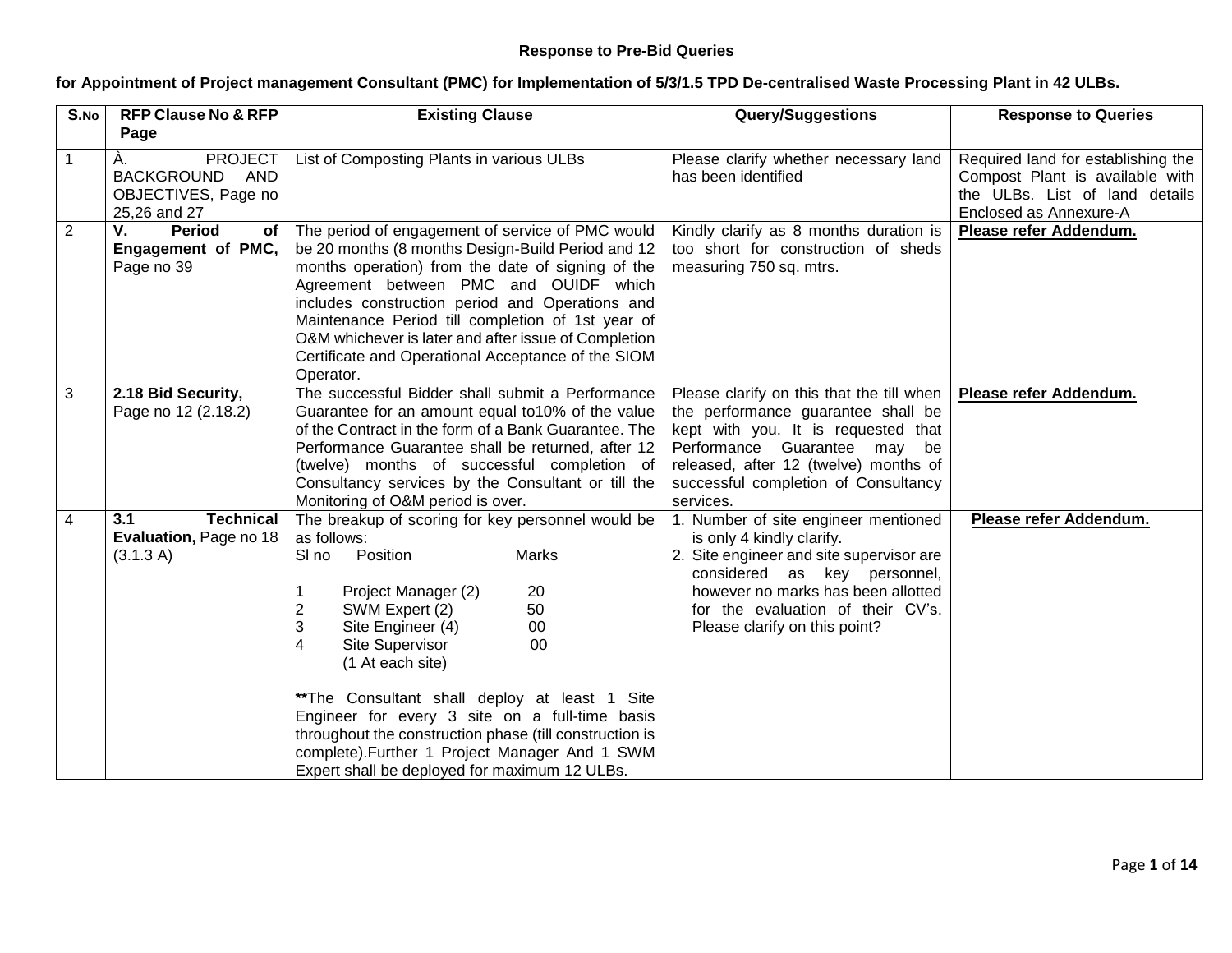| S.No           | <b>RFP Clause No &amp; RFP</b><br>Page                                                                                       | <b>Existing Clause</b>                                                                                                                                                                                                                                                                                                                                        | Query/Suggestions                                                                                                                                                                              | <b>Response to Queries</b>                                                                                                                                                                                                                                                                                                |  |  |
|----------------|------------------------------------------------------------------------------------------------------------------------------|---------------------------------------------------------------------------------------------------------------------------------------------------------------------------------------------------------------------------------------------------------------------------------------------------------------------------------------------------------------|------------------------------------------------------------------------------------------------------------------------------------------------------------------------------------------------|---------------------------------------------------------------------------------------------------------------------------------------------------------------------------------------------------------------------------------------------------------------------------------------------------------------------------|--|--|
| 5              | 3.1<br><b>Technical</b><br>Evaluation, Page no 19<br>(3.1.4)                                                                 | Each of the Key Personnel under the table A & B<br>must fulfill the Conditions of Eligibility specified below                                                                                                                                                                                                                                                 | The stated qualified professionals with<br>RFP Condition shall prevail.<br>10 years of experience may not be<br>available for short term projects. Kindly<br>clarify on this point?            |                                                                                                                                                                                                                                                                                                                           |  |  |
| 6              | B. Scope of Work,<br>Page no 28 (I)                                                                                          | (c) The Project Management Consultant (PMC) shall<br>act as Transaction Advisor                                                                                                                                                                                                                                                                               | Since PMC shall act as Transaction<br>Advisory, role of financial expert may be<br>required, please clarify on its scope of<br>work?                                                           | RFP Condition shall prevail.<br>The role financial expert is very<br>marginal, it is anticipated and<br>expected that a financial expert is<br>available at Back office of the<br>Consultant, as proposed in Clause<br>$3.1.3(B)$ .                                                                                       |  |  |
| $\overline{7}$ | VI. Payment Schedule,<br>Page no 40                                                                                          | Completion of Civil Structure and Certification of<br>As per this statement most of the work<br>Final Bill by Civil contractor & Submission of As-Built<br>is completed within six months as per<br>Drawings by Civil contractor within 180 Days from<br>PMC TOR, and payment received is<br>the signing of Agreement<br>just 40%, please clarify.            |                                                                                                                                                                                                | RFP Condition shall prevail.<br>Total 80% payment shall be made<br>within ten months after signing of<br>the agreement but only after<br>complete completion of Project,<br>please refer Addendum for<br>change in Schedule.                                                                                              |  |  |
| 8              | vi.Project<br><b>Management</b><br><b>Consultancy (PMC)</b><br><b>Planning</b><br>a.Project<br>and Scheduling,<br>Page no 33 | In case the contractor is incapable of preparing bills,<br>the consultant would be required to prepare the bill<br>on behalf of contractor.                                                                                                                                                                                                                   | This clause is conflicting since PMC is<br>supposed to verify and certify bills of<br>contractors. Kindly clarify.                                                                             | The PMC shall assist and guide<br>the contractor to prepare bills in<br>conformity with the Terms and<br>Conditions of contract with the<br>ULBs and also certify them.                                                                                                                                                   |  |  |
| 9              | Vii. 3.4.1. Combined<br>Evaluation of Proposal,<br>Page no 22                                                                | Following completion of evaluation of Technical and<br>Financial Proposals, final ranking of the Proposals<br>will be determined. This will be done by applying a<br>weightage of 0.7 (Seventy percent) and 0.30 (Thirty<br>percent) respectively to the technical and financial<br>scores of each evaluated qualifying Technical and<br>Financial Proposals. | It is requested that the evaluation may<br>be changed in the ratio of 80:20 instead<br>of 70:30.                                                                                               | RFP Condition shall prevail.                                                                                                                                                                                                                                                                                              |  |  |
| 10             | viii. Annexure-1<br>Terms of Reference,<br>Page no 25-28                                                                     | Review the Site condition and prepare site<br>appreciation report. Assess the capacity of the<br>Composting Plant to be installed in particular ULB,<br>based on the availability of Bio-Degradable waste.                                                                                                                                                    | Kindly share the ULBs wise list of land-<br>availability status for proposed plants<br>for all participating ULBs in terms of site<br>access, availability of water, waste<br>segregation etc. | Required land for establishing the<br>Compost Plant is available with<br>the ULBs. List Enclosed as<br>Annexure-A. The PMC shall<br>review the Site condition and<br>prepare Site Appreciation Report.<br>In the event the site is not suitable,<br>the Authority shall replace the<br>respective ULB with another set of |  |  |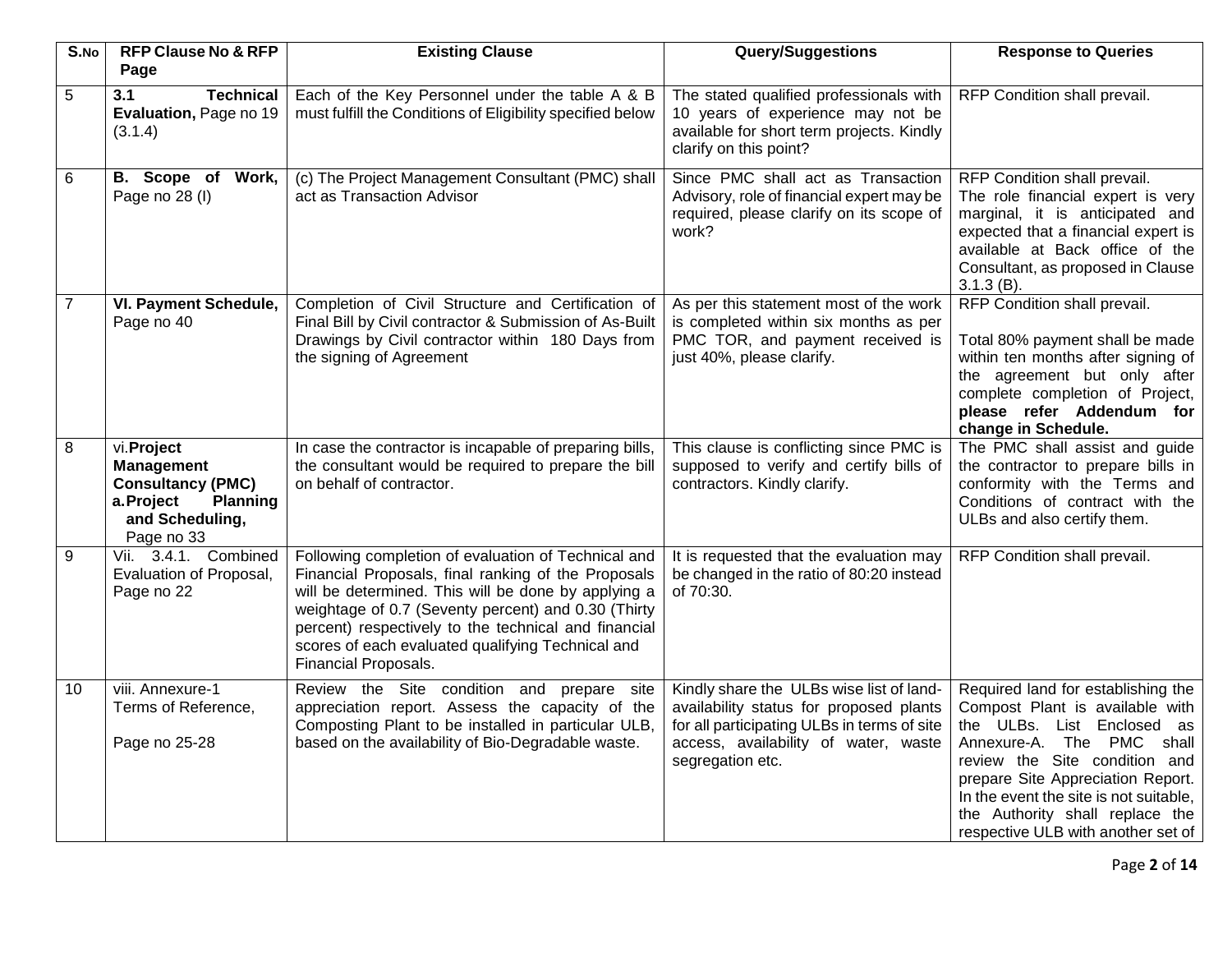| S.No | <b>RFP Clause No &amp; RFP</b>                     | <b>Existing Clause</b><br><b>Query/Suggestions</b>                                                                                                                                                                                                                                                                                                                                                                                                                                                                                                          |                                                                                                                                                                                                                                                                                                                                                                                                          | <b>Response to Queries</b>                                                                                                                                                                                                                                   |
|------|----------------------------------------------------|-------------------------------------------------------------------------------------------------------------------------------------------------------------------------------------------------------------------------------------------------------------------------------------------------------------------------------------------------------------------------------------------------------------------------------------------------------------------------------------------------------------------------------------------------------------|----------------------------------------------------------------------------------------------------------------------------------------------------------------------------------------------------------------------------------------------------------------------------------------------------------------------------------------------------------------------------------------------------------|--------------------------------------------------------------------------------------------------------------------------------------------------------------------------------------------------------------------------------------------------------------|
|      | Page                                               |                                                                                                                                                                                                                                                                                                                                                                                                                                                                                                                                                             |                                                                                                                                                                                                                                                                                                                                                                                                          |                                                                                                                                                                                                                                                              |
|      |                                                    |                                                                                                                                                                                                                                                                                                                                                                                                                                                                                                                                                             |                                                                                                                                                                                                                                                                                                                                                                                                          | ULB. The number of composting<br>plant may vary by +/- 25% as per<br>note in Annexure-1, Terms of<br>Reference A-III, page 27                                                                                                                                |
| 11   | Period<br>xi.<br>of l<br>Engagement,<br>Page no 39 | The period of engagement of service of PMC would<br>be 20 months (8 months Design-Build Period and 12<br>months operation) from the date of signing of the<br>Agreement between PMC and OUIDF which<br>includes construction period and Operations and<br>Maintenance Period till completion of 1st year of<br>O&M whichever is later and after issue of Completion<br>Certificate and Operational Acceptance of the SIOM<br>Operator. Also, we shall have to prepare separate<br>contracts for Civil and Mechanical works to establish<br>plants.          | It<br>is<br>requested to<br>review<br>the<br>engagement period of assignment, with<br>particular focus on design build period.<br>With land issues and any social<br>resentments arising out of plant<br>establishment and obtaining Consent to<br>establish from OSPCB, we request it to<br>keep for a minimum of 1.5 year for<br>covering all ULBs, which may be kept<br>flexible as per requirements. | Design Build period changed form<br>8 month to 10 month.<br><b>Please refer Addendum</b><br>The project fall under the white<br>category of as per OSPCB Order<br>no 6488,<br>dated<br>$8 - 05 - 17$<br>(Annexure-B) there is no need to<br>obtain Consents. |
| 12   | <b>Eligibility Criteria</b>                        | Bidder/Consortium<br>Member<br>shall have<br>The<br>experience in providing Project Management<br>Consultancy.<br>The Bidder / Consortium shall have successfully<br>Implemented 2 Projects involving civil Construction<br>or Supervision of Erection and Commissioning of<br>plants and machinery with consultancy fee not less<br>than Rs. 50 lakh for each project in India during the<br>last 7 (Seven) years from the date of publication of<br>the RFP (Aggregate for Consortium), the date of<br>award and Project Completion to be within 7 Years. | Similar nos of 03 Projects with<br>cumulative consultancy fee from these<br>projects within last 10 years.                                                                                                                                                                                                                                                                                               | <b>Please refer Addendum</b>                                                                                                                                                                                                                                 |
| 13   | Eligibility Criteria (B)                           |                                                                                                                                                                                                                                                                                                                                                                                                                                                                                                                                                             | We request during in the evaluation<br>process kind consider that the lead<br>partner must fulfill at least 100% of<br>requirements-work-- credentials. That<br>lead member shall avail the scope to JV<br>with any house who is associate<br>/working the Urban Infra project<br>Business.                                                                                                              | RFP Condition shall prevail.                                                                                                                                                                                                                                 |
| 14   | <b>Eligibility Criteria</b>                        | Annual turnover Average of last 3 financial years)<br>should be equal to or more Rs. 10 Crores.                                                                                                                                                                                                                                                                                                                                                                                                                                                             | We request in this context for<br>consideration of the annual turnover of<br>RS 07 cr (Aggregate for Consortium) in<br>jointly.<br>That lead member shall avail the scope<br>to JV with any house who is associate                                                                                                                                                                                       | <b>Please refer Addendum</b>                                                                                                                                                                                                                                 |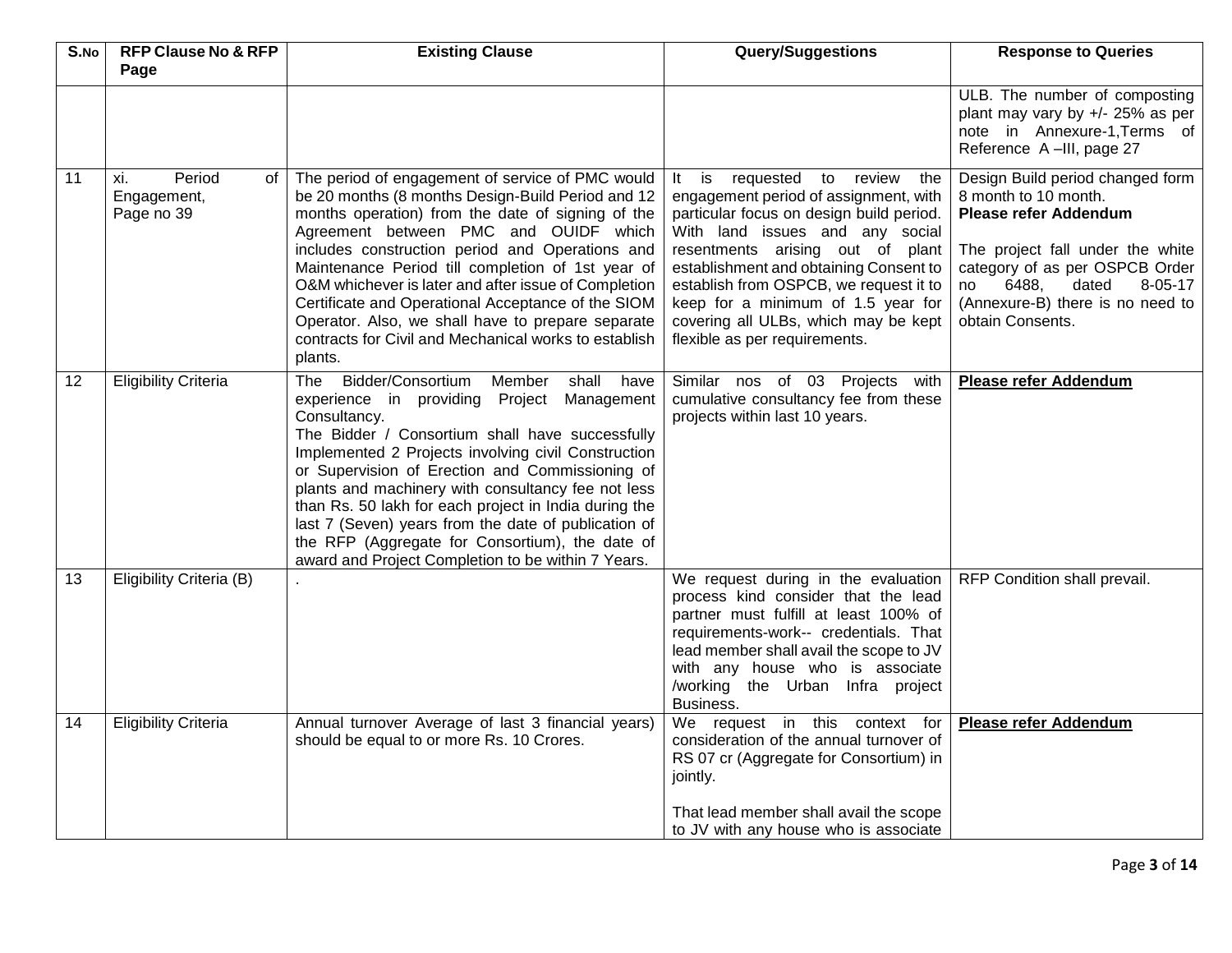| S.No | <b>RFP Clause No &amp; RFP</b><br>Page            | <b>Existing Clause</b>                                                                                                                                                                                                                                                                                                               | <b>Query/Suggestions</b>                                                                                                                                                                                                                                                                                                                                                                                                                                                                                                                                                                                                                       | <b>Response to Queries</b>                                                                                                                                                                                    |
|------|---------------------------------------------------|--------------------------------------------------------------------------------------------------------------------------------------------------------------------------------------------------------------------------------------------------------------------------------------------------------------------------------------|------------------------------------------------------------------------------------------------------------------------------------------------------------------------------------------------------------------------------------------------------------------------------------------------------------------------------------------------------------------------------------------------------------------------------------------------------------------------------------------------------------------------------------------------------------------------------------------------------------------------------------------------|---------------------------------------------------------------------------------------------------------------------------------------------------------------------------------------------------------------|
| 15   | <b>Eligibility of Bidders</b>                     | Firms shall not have an ownership interest or a                                                                                                                                                                                                                                                                                      | the Urban Infra project<br>/working<br>Business.<br><b>RFP</b><br>1. Ref-to<br>your<br>last<br>0f<br>Reclamation of Water body works<br>i.e Bidder/Consortium (Aggregate<br>for Consortium) shall have average<br>annual turnover of at least Rs. -- Cr.<br>in the last three years for a single<br>Cluster.<br>2. Ref-to your last cancelled RFP of<br>PMC for SWM works<br>i.e<br>Bidder/Consortium (Aggregate for<br>Consortium) shall have an average<br>annual turnover of at least Rs. -- Cr.<br>in the last three years. Each of the<br>Consortium Member shall have<br>positive net worth.<br>Please detailed clarify about this line. | This is a standard clause depicting                                                                                                                                                                           |
|      |                                                   | continuing business interest or not be an associate<br>with OUIDF                                                                                                                                                                                                                                                                    |                                                                                                                                                                                                                                                                                                                                                                                                                                                                                                                                                                                                                                                | requirement of externality of the<br>Bidder vis-à-vis OUIDF and that<br>the Bidder is not related to OUIDF<br>by any means or in any way so as<br>to be able to influence the decision<br>of the Bid process. |
| 16   | Letter of Invitation<br>(Lol)<br>Clause 4         | The Bidders shall submit their proposals latest by14-<br>02-2019 upto 4.00 P.M.                                                                                                                                                                                                                                                      | We understand this is a typing error and<br>the submission date is on 25-3-2019<br>since Page 2 of the RFP states that<br>proposal due date is 25-03-2019.<br>Please confirm.                                                                                                                                                                                                                                                                                                                                                                                                                                                                  | Corrigendum already issued in this<br>regard.<br>The proposal due date is 25-03-<br>2019                                                                                                                      |
| 17   | Letter of Invitation<br>(Lol)                     | Bid security amount is Rs<br>5,00,000                                                                                                                                                                                                                                                                                                | We request you to reduce the bid<br>security amount to Rs 2,00,000 to<br>reduce financial burden on the<br>Consultant.                                                                                                                                                                                                                                                                                                                                                                                                                                                                                                                         | RFP Condition shall prevail.                                                                                                                                                                                  |
| 18   | <b>INSTRUCTIONS</b><br>TO<br>BIDDERS-Clause 2.1.2 | (a) The Bidder / Consortium shall have successfully<br>Implemented 2 Projects involving civil Construction<br>or Supervision of Erection and Commissioning of<br>plants and machinery with consultancy fee not less<br>than Rs. 50 lakh for each project in India during the<br>last 7 (Seven) years from the date of publication of | We would request you the following:<br>1. To also consider projects of civil<br>construction or supervision of civil<br>works/ structures in infrastructure<br>projects or erection and commissioning<br>of plants and machinery.<br>2. Request you to also consider<br>projects for which the project award                                                                                                                                                                                                                                                                                                                                   | <b>Please Refer Addendum</b>                                                                                                                                                                                  |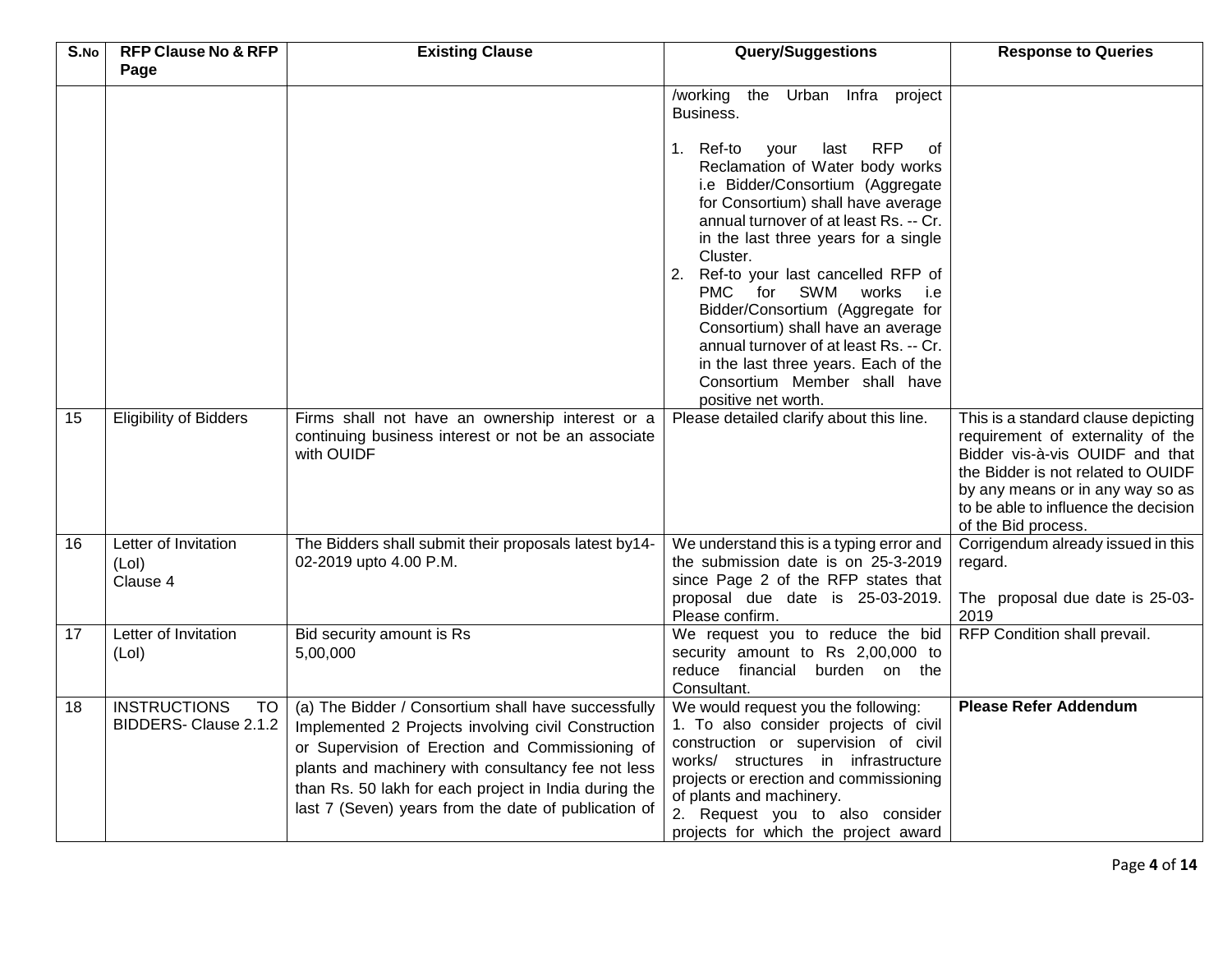| S.No | <b>RFP Clause No &amp; RFP</b>              | <b>Existing Clause</b>                                                                                                                                                                                                                                                                                                                                      | <b>Query/Suggestions</b>                                                                                                                                                                                                                                                                                                                                                                                                      | <b>Response to Queries</b>                                                                                                                                                                                                        |  |
|------|---------------------------------------------|-------------------------------------------------------------------------------------------------------------------------------------------------------------------------------------------------------------------------------------------------------------------------------------------------------------------------------------------------------------|-------------------------------------------------------------------------------------------------------------------------------------------------------------------------------------------------------------------------------------------------------------------------------------------------------------------------------------------------------------------------------------------------------------------------------|-----------------------------------------------------------------------------------------------------------------------------------------------------------------------------------------------------------------------------------|--|
|      | Page                                        |                                                                                                                                                                                                                                                                                                                                                             |                                                                                                                                                                                                                                                                                                                                                                                                                               |                                                                                                                                                                                                                                   |  |
|      |                                             | the RFP (Aggregate for Consortium), the date of<br>award and Project<br>Completion to be within 7 Years.                                                                                                                                                                                                                                                    | date may or may not be within the last<br>7 years.                                                                                                                                                                                                                                                                                                                                                                            |                                                                                                                                                                                                                                   |  |
| 19   | 2. INSTRUCTIONS TO<br><b>BIDDERS-2.1.2</b>  | (a) For ongoing projects Client Certificate of<br>satisfactory services<br>shall be provided                                                                                                                                                                                                                                                                | For ongoing assignments, we request<br>you to consider self-declaration by the<br>bidder on its letter head regarding<br>experience since obtaining certificate<br>from the Client becomes difficult for<br>ongoing projects.                                                                                                                                                                                                 | Certificate<br>Chartered<br>from<br>Accountant certifying the fee<br>received for individual assignment<br>(Completed/Ongoing). The<br>certificate issued by CA on its<br>letter head should clearly mention<br>the UDIN of ICAI. |  |
| 20   | 2. INSTRUCTIONS TO<br><b>BIDDERS-2.1.2</b>  | (b) The Bidder/ Consortium Member (Aggregate for<br>Consortium) shall have an Average Annual Turnover<br>of at least Rs. 10 (Ten) Crore in last 3 (three) financial<br>years from Project Management Consultancy                                                                                                                                            | from<br>Kindly<br>consider<br>turnover<br>consultancy services in general and not<br>only PMC projects.                                                                                                                                                                                                                                                                                                                       | <b>Please refer Addendum</b>                                                                                                                                                                                                      |  |
| 21   | 2. INSTRUCTIONS TO<br><b>BIDDERS-2.18.2</b> | The successful Bidder shall submit a Performance<br>Guarantee for an amount equal to10% of the value<br>of the Contract in the form of a Bank Guarantee. The<br>Performance Guarantee shall be returned, after 12<br>(twelve) months of successful completion of<br>Consultancy Services by the Consultant or till the<br>Monitoring of O&M period is over. | Kindly<br>the<br>performance<br>lower<br>guarantee to 5% of the contract value to<br>reduce financial burden on the<br>Consultant. We request you to return<br>the Performance Guarantee within 3<br>months of successful completion of<br>Services<br>Consultancy<br>the<br>by<br>Consultant because 12 months is too<br>long a period to retain this amount and<br>it would impose financial pressure on<br>the Consultant. | RFP Condition shall prevail.                                                                                                                                                                                                      |  |
| 22   | 3. CRITERIA FOR<br>EVALUATION-3.1.3         | A. Key Personal to be deployed<br>B. Other Personnel at Back office                                                                                                                                                                                                                                                                                         | 1. We understand that only CV of 2<br>Project Manager and 2 SWM Expert<br>to be submitted along with the<br>Proposal for Evaluation. Please<br>confirm.<br>2. Also we understand that the CVs of<br>the back office personnel doesn't<br>need to be submitted to OUIDF at                                                                                                                                                     | Please refer Addendum.<br>CVs of back office personnel will<br>not be evaluated, no CV is<br>required to be submitted.<br>Services of this personal may be<br>required by the Bidder for<br>execution of the Work, which they     |  |
|      |                                             |                                                                                                                                                                                                                                                                                                                                                             | any stage. Kindly confirm.<br>3. The table of key personnel indicates<br>Site Engineer (4) whereas section<br>3.1.4 shows that Site Engineer (1<br>No. For every 3 sites) which implies<br>that total site engineers required are<br>14. Please confirm the total number                                                                                                                                                      | have to arrange at their own cost.                                                                                                                                                                                                |  |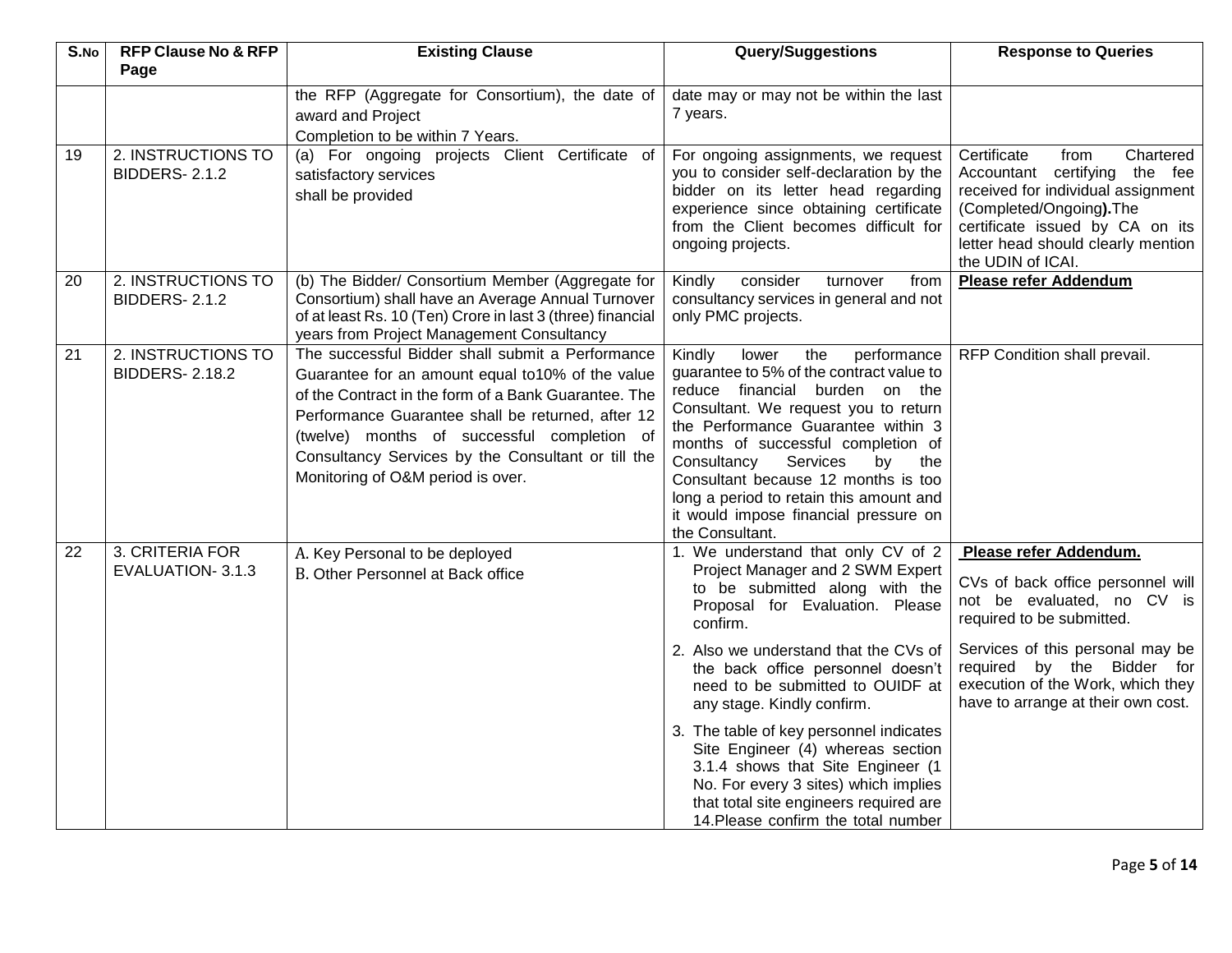| $\overline{S}$ .No | <b>RFP Clause No &amp; RFP</b><br>Page                                                    | <b>Existing Clause</b>                                                                                                                                                                                                                                                                                                                     | <b>Query/Suggestions</b>                                                                                                                                                                                                                                                  | <b>Response to Queries</b>                                                                                                               |
|--------------------|-------------------------------------------------------------------------------------------|--------------------------------------------------------------------------------------------------------------------------------------------------------------------------------------------------------------------------------------------------------------------------------------------------------------------------------------------|---------------------------------------------------------------------------------------------------------------------------------------------------------------------------------------------------------------------------------------------------------------------------|------------------------------------------------------------------------------------------------------------------------------------------|
|                    |                                                                                           |                                                                                                                                                                                                                                                                                                                                            | of site engineers required to be<br>deployed.<br>4. Kindly confirm if the<br>other<br>professionals at back office are to be<br>deployed on a full time basis.                                                                                                            |                                                                                                                                          |
| 23                 | 3. CRITERIA FOR<br>EVALUATION-3.1.4                                                       | Project Manager - Graduate/ Master in Civil<br>Engineering with minimum 10 years of post-<br>qualification experience & Shall have worked in<br>Project Management Consultant or Construction<br>Supervision and quality control of works.                                                                                                 | Request you to also consider experts<br>with experience in preparation of<br>detailed project reports, design drawing<br>and estimates for civil works.                                                                                                                   | RFP Condition shall prevail.                                                                                                             |
| 24                 | 3. CRITERIA FOR<br>EVALUATION-3.1.4                                                       | Solid Waste Management Expert-<br>Graduate / Masters in Civil / Environmental<br>Engineering / Environmental Sciences with 5 years<br>of post-qualification experience in Solid Waste<br>Management sector. He shall have experience in<br>designing and commissioning of 1 (one) Solid Waste<br>Management project of value Rs. 50 lakhs. | Please delete the value of the SWM<br>project from this criterion.                                                                                                                                                                                                        | RFP Condition shall prevail.                                                                                                             |
| 25                 | 3. CRITERIA FOR<br><b>EVALUATION-</b><br>3.4<br><b>Combined Evaluation of</b><br>Proposal | This will be done by applying a weightage of 0.7<br>(Seventy percent) and 0.30 (Thirty percent)<br>respectively to the technical and financial scores of<br>each evaluated qualifying Technical and Financial<br>Proposals.                                                                                                                | We request you to revise the<br>weightage for technical proposal to<br>80% and financial proposal to 20% so<br>that firms with more technical expertise<br>and capacity may be awarded the<br>project which in turn shall be beneficial<br>for the Client.                | RFP Condition shall prevail.                                                                                                             |
| 26                 | <b>TERMS</b><br><b>OF</b><br>REFERENCE -<br>Working<br>k.<br>Arrangements                 | The Consultant will have a separate office facility<br>from where the consultants will carry out their duties.<br>The consultants will work alongside the ULB staff<br>and have frequent interactions with the ULB for this<br>project                                                                                                     | Please clarify if the consultant is<br>required to set up a project office in<br>every ULB.                                                                                                                                                                               | The consultant is required to set<br>up project office in Odisha, one<br>each for Project Manager.                                       |
| 27                 | <b>TERMS OF</b><br>REFERENCE-<br>VI. Payment Schedule                                     |                                                                                                                                                                                                                                                                                                                                            | Kindly revise the payment terms in a<br>way that 50 percent of the contract<br>value is paid on monthly basis and the<br>rest in proposed format as many<br>activities such as bidding, contractors<br>work progress will not be completely<br>under Consultants control. | RFP Condition shall prevail.                                                                                                             |
| 28                 | <b>TERMS OF</b><br>REFERENCE-<br>VI. Payment Schedule                                     |                                                                                                                                                                                                                                                                                                                                            | Kindly fix a timeline for review and<br>approval of reports/deliverables such<br>as 30 days after submission of the<br>deliverables. And in case the                                                                                                                      | The project involve designs of few<br>critical components which may<br>require approval from specific<br>Authority. However, in order to |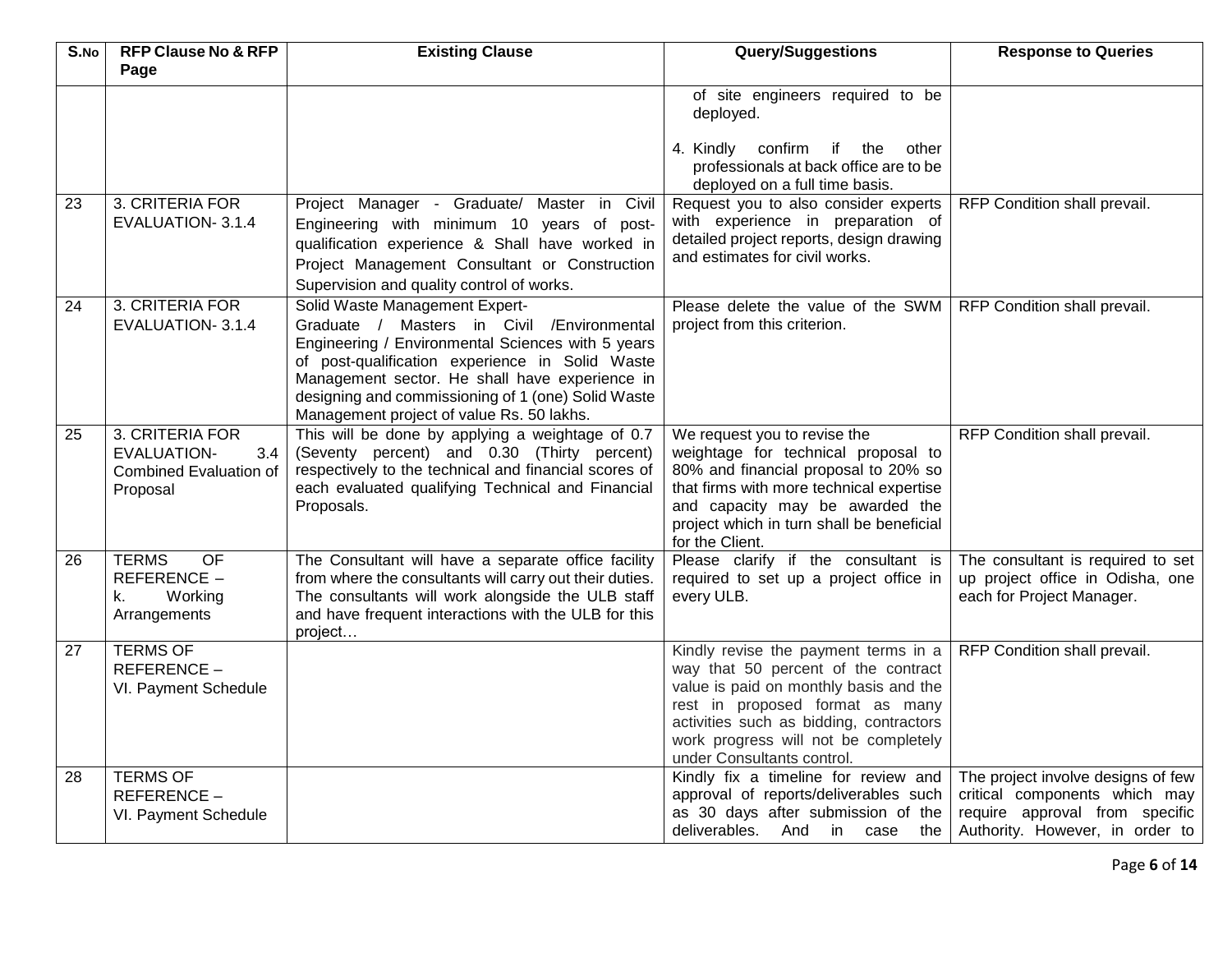| S.No | <b>RFP Clause No &amp; RFP</b>                           | <b>Existing Clause</b>                                                                                                                                                                                                                                                                                                                                                                                                                    | <b>Query/Suggestions</b>                                                                                                                                                                                                                                                                                                                                                                                                   | <b>Response to Queries</b>                                                                                                                    |
|------|----------------------------------------------------------|-------------------------------------------------------------------------------------------------------------------------------------------------------------------------------------------------------------------------------------------------------------------------------------------------------------------------------------------------------------------------------------------------------------------------------------------|----------------------------------------------------------------------------------------------------------------------------------------------------------------------------------------------------------------------------------------------------------------------------------------------------------------------------------------------------------------------------------------------------------------------------|-----------------------------------------------------------------------------------------------------------------------------------------------|
|      | Page                                                     |                                                                                                                                                                                                                                                                                                                                                                                                                                           |                                                                                                                                                                                                                                                                                                                                                                                                                            |                                                                                                                                               |
|      |                                                          |                                                                                                                                                                                                                                                                                                                                                                                                                                           | Consultant does not receive comments<br>from the Client in this time period, the<br>deliverable shall be deemed to have<br>been approved.                                                                                                                                                                                                                                                                                  | meet the project timeline the same<br>will be expedited by the respective<br>Authority to complete the project<br>within the stipulated time. |
| 29   | Annexure-VIII: CV of<br><b>Key Personnel</b>             | A. Summary of Key Position- Details of Similar<br>Projects                                                                                                                                                                                                                                                                                                                                                                                | Details of projects is already been<br>furnished in the CV. Please clarify what<br>information is required to be provided<br>under this head.                                                                                                                                                                                                                                                                              | In table A please fill in only the<br>Summary<br>against<br>each<br>requirement, details to be furnish<br>in the CV as per table B.           |
| 30   | Annexure-VIII: CV of<br><b>Key Personnel</b>             | B. C V of Key Position                                                                                                                                                                                                                                                                                                                                                                                                                    | The CV format includes project details<br>for Site Engineer as well. We<br>understand that the CVs of site<br>engineers are not required to be<br>submitted with the proposal. Kindly<br>confirm.                                                                                                                                                                                                                          | Please refer Addendum.                                                                                                                        |
| 31   | Annexure-VIII: CV of<br><b>Key Personnel</b>             | CV shall be signed and dated by both the Personnel<br>concerned and by the Authorised Representative<br>of the Bidder                                                                                                                                                                                                                                                                                                                     | In case the personnel are not available<br>to sign, please allow us to put the digital<br>signature of the experts and along with<br>it the signature of the authorized<br>representative of the firm.                                                                                                                                                                                                                     | Scanned Signed CV of person<br>concerned will be accepted, duly<br>by the<br>signed<br>authorized<br>representative of the firm.              |
| 32   |                                                          | Mobilisation advance                                                                                                                                                                                                                                                                                                                                                                                                                      | Since a substantial amount is required<br>to be paid by the Consultant as<br>Performance Security, request you to<br>Mobilization<br>Advance<br>provide<br>equivalent to at least 10% (ten percent)<br>of the agreed contract value during<br>inception of the project, in order to<br>successfully engage all required staff<br>for the project.                                                                          | RFP Condition shall prevail as no<br>provision is made in this RfP.                                                                           |
| 33   | Conditions<br>2.1<br>of<br><b>Eligibility of Bidders</b> | The Bidder / Consortium shall have successfully<br>Implemented 2 Projects involving civil Construction<br>or Supervision of Erection and Commissioning of<br>plants and machinery with consultancy fee not less<br>than Rs. 50 lakh for each project in India during the<br>last 7 (Seven) years from the date of publication of<br>the RFP (Aggregate for Consortium), the date of<br>award and Project Completion to be within 7 Years. | The Bidder / Consortium shall have<br>successfully Implemented 1 Project<br>involving<br>civil Construction<br>or<br>Supervision of infrastructure project<br>with consultancy fee not less than<br>Rs.50 lakh for each project in India<br>during the last 7 (Seven) years from the<br>date of publication of the RFP<br>(Aggregate for Consortium), the date of<br>award and Project Completion to be<br>within 7 Years. | <b>Please refer Addendum</b>                                                                                                                  |
| 34   | Conditions<br>2.1<br>of<br><b>Eligibility of Bidders</b> | The Bidder/ Consortium Member (Aggregate for<br>Consortium) shall have an Average Annual Turnover<br>of at least Rs. 10 (Ten) Crore in last 3(three) financial                                                                                                                                                                                                                                                                            | Bidder/ Consortium<br>Member<br>The<br>(Aggregate for Consortium) shall have<br>an Average Annual Turnover of at least                                                                                                                                                                                                                                                                                                     | <b>Please refer Addendum</b>                                                                                                                  |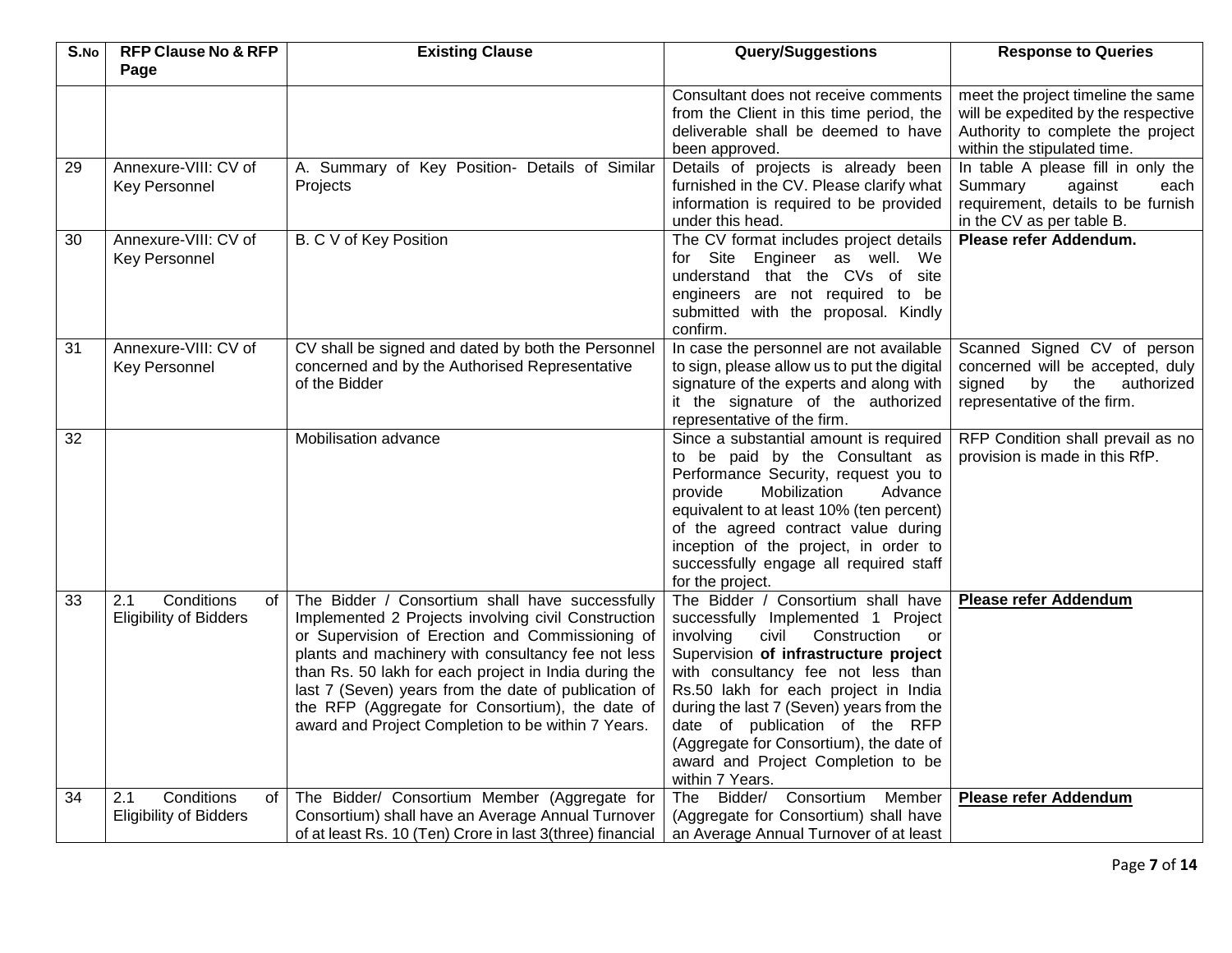| S.No | <b>RFP Clause No &amp; RFP</b>                          | <b>Existing Clause</b>                                                                                                                                                                                                                                                                                                                                                                                                                                                                                                                                                                              | Query/Suggestions                                                                                                                                                                                                                                                                                                                                                                                                                                                    | <b>Response to Queries</b>                                                                                                                             |  |  |  |
|------|---------------------------------------------------------|-----------------------------------------------------------------------------------------------------------------------------------------------------------------------------------------------------------------------------------------------------------------------------------------------------------------------------------------------------------------------------------------------------------------------------------------------------------------------------------------------------------------------------------------------------------------------------------------------------|----------------------------------------------------------------------------------------------------------------------------------------------------------------------------------------------------------------------------------------------------------------------------------------------------------------------------------------------------------------------------------------------------------------------------------------------------------------------|--------------------------------------------------------------------------------------------------------------------------------------------------------|--|--|--|
|      | Page                                                    |                                                                                                                                                                                                                                                                                                                                                                                                                                                                                                                                                                                                     |                                                                                                                                                                                                                                                                                                                                                                                                                                                                      |                                                                                                                                                        |  |  |  |
|      |                                                         | years from Project Management Consultancy. Sole<br>Bidder/ Each of the Consortium Members shall have<br>a positive Net Worth as on 31st March 2018.<br>Certificate of Chartered Accountant to be enclosed<br>along with the audited financial statements signed by<br>Chartered Accountant for the last 3(three) Financial<br>Years as evidence of eligibility criteria on turnover &<br>positive net worth.                                                                                                                                                                                        | Rs. 7 (Seven) Crore in last 3 (three)<br>financial years from Consultancy<br>Services. Sole Bidder/ Each of the<br>Consortium Members shall have a<br>positive Net Worth as on 31st March<br>2018.<br>Certificate<br>of Chartered<br>Accountant to be enclosed along with<br>the audited financial statements signed<br>by Chartered Accountant for the last<br>3(three) Financial Years as evidence of<br>eligibility criteria on turnover & positive<br>net worth. |                                                                                                                                                        |  |  |  |
| 35   | 3.1.3 (A) Key<br>personnel to be<br>deployed            | The Consultant shall deploy at least 1 Site Engineer<br>for every 3 site on a full-time basis throughout the<br>phase<br>construction<br>construction<br>(till<br>is<br>complete). Further 1 Project Manager And 1 SWM<br>Expert shall be deployed for maximum 12 ULBs.<br>However, CV of 2 Project Manager and 2 SWM<br>Expert to be submitted along with the Proposal for<br>Evaluation. The CV of other Project Manager, SWM<br>Expert and Site Engineer meeting the qualification &<br>experience requirement specified in this RFP to be<br>submitted to OUIDF for approval before deployment. | As per tender clause, total no. of site<br>engineers required are 14 but you<br>mentioned only 4. We request you to<br>confirm how many CVs to be submitted<br>along with proposal for evaluation.                                                                                                                                                                                                                                                                   | Please refer Addendum                                                                                                                                  |  |  |  |
| 36   | <b>Conditions of Eligibility</b><br>of Bidder 2.1.2 (A) |                                                                                                                                                                                                                                                                                                                                                                                                                                                                                                                                                                                                     | 1. Work Experience shall be allowed<br>within last 10 years i.e successfully<br>Implemented 2 Projects of Pre- Cast<br>technology<br>involving<br>Civil<br>Construction or Supervision of<br>Erection and commissioning of Plants<br>and machinery in ports.<br>2. During Evaluation the lead member<br>οf<br>consortium<br>Experience/Expertise/Credentials<br>shall be considered.                                                                                 | <b>Please refer Addendum</b>                                                                                                                           |  |  |  |
| 37   | <b>Conditions of Eligibility</b><br>of Bidder 2.1.2 (B) |                                                                                                                                                                                                                                                                                                                                                                                                                                                                                                                                                                                                     | During Evaluation the consideration of<br>the annual turnover of Rs. 05 Cr.<br>(Aggregate for JV)                                                                                                                                                                                                                                                                                                                                                                    | Please refer Addendum                                                                                                                                  |  |  |  |
| 38   | Annexure XI: Financial<br>Proposal                      |                                                                                                                                                                                                                                                                                                                                                                                                                                                                                                                                                                                                     | Please Clarify I the amount fix up in<br>lump sum or percentage basis.                                                                                                                                                                                                                                                                                                                                                                                               | The Bidder has to quote the lump<br>sum consultancy fees based on<br>the Plant Capacity i.e 5/3/1.5<br>TPD.As per prescribed format in<br>Annexure XI. |  |  |  |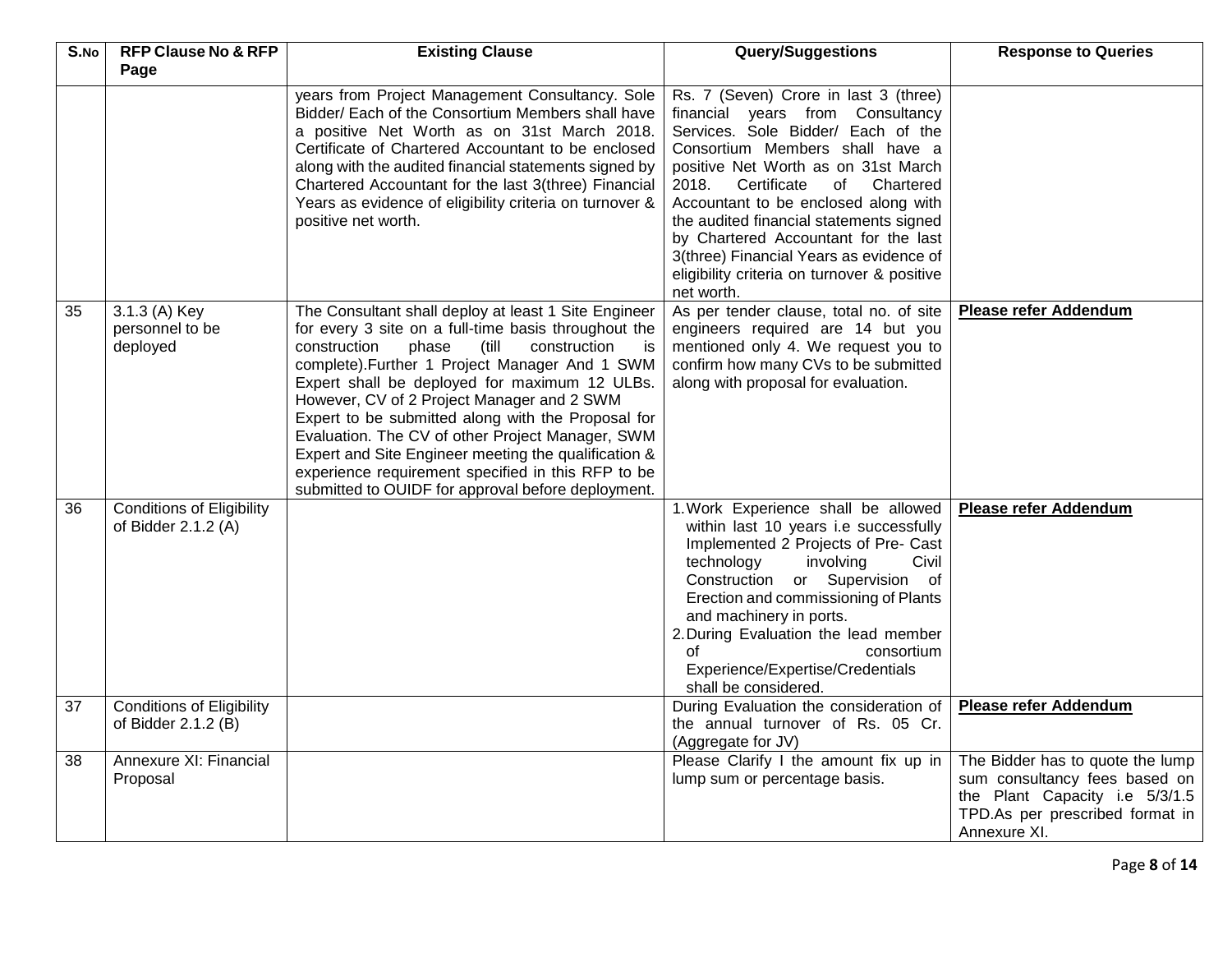| S.No | <b>RFP Clause No &amp; RFP</b><br>Page                                                                                                                         | <b>Existing Clause</b>                                                                                                                                                                                                                                                                                                                                                                                                                                               | <b>Query/Suggestions</b>                                                                                                                                                                                                                                                                                                                                                                                                                                                                                                         | <b>Response to Queries</b>                                                                |
|------|----------------------------------------------------------------------------------------------------------------------------------------------------------------|----------------------------------------------------------------------------------------------------------------------------------------------------------------------------------------------------------------------------------------------------------------------------------------------------------------------------------------------------------------------------------------------------------------------------------------------------------------------|----------------------------------------------------------------------------------------------------------------------------------------------------------------------------------------------------------------------------------------------------------------------------------------------------------------------------------------------------------------------------------------------------------------------------------------------------------------------------------------------------------------------------------|-------------------------------------------------------------------------------------------|
| 39   | Security<br>and<br>Bid<br>Annexure I: Terms of<br>Reference<br>List of ULBS:-<br>List of Composting<br>Plants in Various ULBs-<br>i.e 1.5 TPD/ 3 TPD/ 5<br>TPD |                                                                                                                                                                                                                                                                                                                                                                                                                                                                      | Bid Security shall be considered Rs.<br>2 lakhs in consideration to split up<br>the packages by/between ULBs.<br>Each Packaged of ISD/Performance<br>Security Shall be considered Rs. 5<br>(Lakhs) each package or 2.5 % of<br>quoted value of bidder.<br>2. Request to consideration<br>in.<br>cluster/Package wise in minimum 2<br>and maximum 3.                                                                                                                                                                              | RFP Condition shall prevail.                                                              |
| 40   |                                                                                                                                                                | 1) Proposal Due Date: (Kindly Refer Clause 4-<br>Letter of Invitation, Page No.01 of 75) "The Bidders<br>shall submit their proposals latest by14-02-2019<br>upto4.0O p. M." And<br>2) Schedule of Selection Process: (Kindly Refer<br>Clause 1.5 - Letter of Invitation, Page No.02 of 75)<br>Proposal Due Date (PDD): 25th March 2019                                                                                                                              | $\overline{(PDD)}$<br>The Proposal Due Date<br>mentioned in RFP document differs<br>with each other. We seek clarification<br>regarding<br>of<br>exact<br>due<br>date<br>submission.                                                                                                                                                                                                                                                                                                                                             | Corrigendum in this regard already<br>issued. PDD is on 25-03-19                          |
| 41   |                                                                                                                                                                | Bid Security : (Kindly Refer Clause 2.18 - Bid<br>Security, page no 11 of 75 "The Bidder shall furnish<br>as part of its Proposal, a bid security of Rs. 5,00,000/-<br>(Rupees Five Lakhs only)in the form of a Bankers<br>Cheque / Demand Draft issued by Nationalized /<br><b>Scheduled Banks"</b>                                                                                                                                                                 | You are request to consider exemption<br>from payment of Bid Security as<br>applicable for bidders registered with<br>MSME.                                                                                                                                                                                                                                                                                                                                                                                                      | Bid Security is to be submitted, no<br>exemption is considered for<br>Consultancy Tender. |
| 42   |                                                                                                                                                                | Performance Guarantee:<br>(Kindly Refer Clause 2.18.2 -performance<br>Guarantee, Page No,12 of 75) "The successful<br>Bidder shall submit a Performance Guarantee for an<br>amount equal to 10% of the value of the Contract in<br>the form of a Bank Guarantee. The Performance<br>Guarantee shall be returned, after 12 (twelve)<br>months of successful completion of Consultancy<br>Services by the Consultant or till the Monitoring of<br>O&M period is over." | We request you to consider this point as<br>', The successful Bidder shall submit a<br>performance Guarantee for an amount<br>equal to 02% of the value of the<br>Contract in the form of a Bank<br>Guarantee. The balance 03% of the<br>total 05% amount shall be deducted<br>from the first five running account bills.<br>The Performance Guarantee shall be<br>returned, after 12 (twelve) months of<br>successful completion of Consultancy<br>Services by the Consultant or till the<br>Monitoring of O&M period is over." | RFP Condition shall prevail.                                                              |
| 43   |                                                                                                                                                                | 1) Key Personnel to be deployed:<br>(Kindly Refer Clause No. 3.1.3 (Criteria of<br>Evaluation), Page No.18 of 75)                                                                                                                                                                                                                                                                                                                                                    | We seek clarification regarding total<br>number of ULBs for which applicant can<br>bid.<br>Following are the queries for the same:                                                                                                                                                                                                                                                                                                                                                                                               | Please refer Addendum.                                                                    |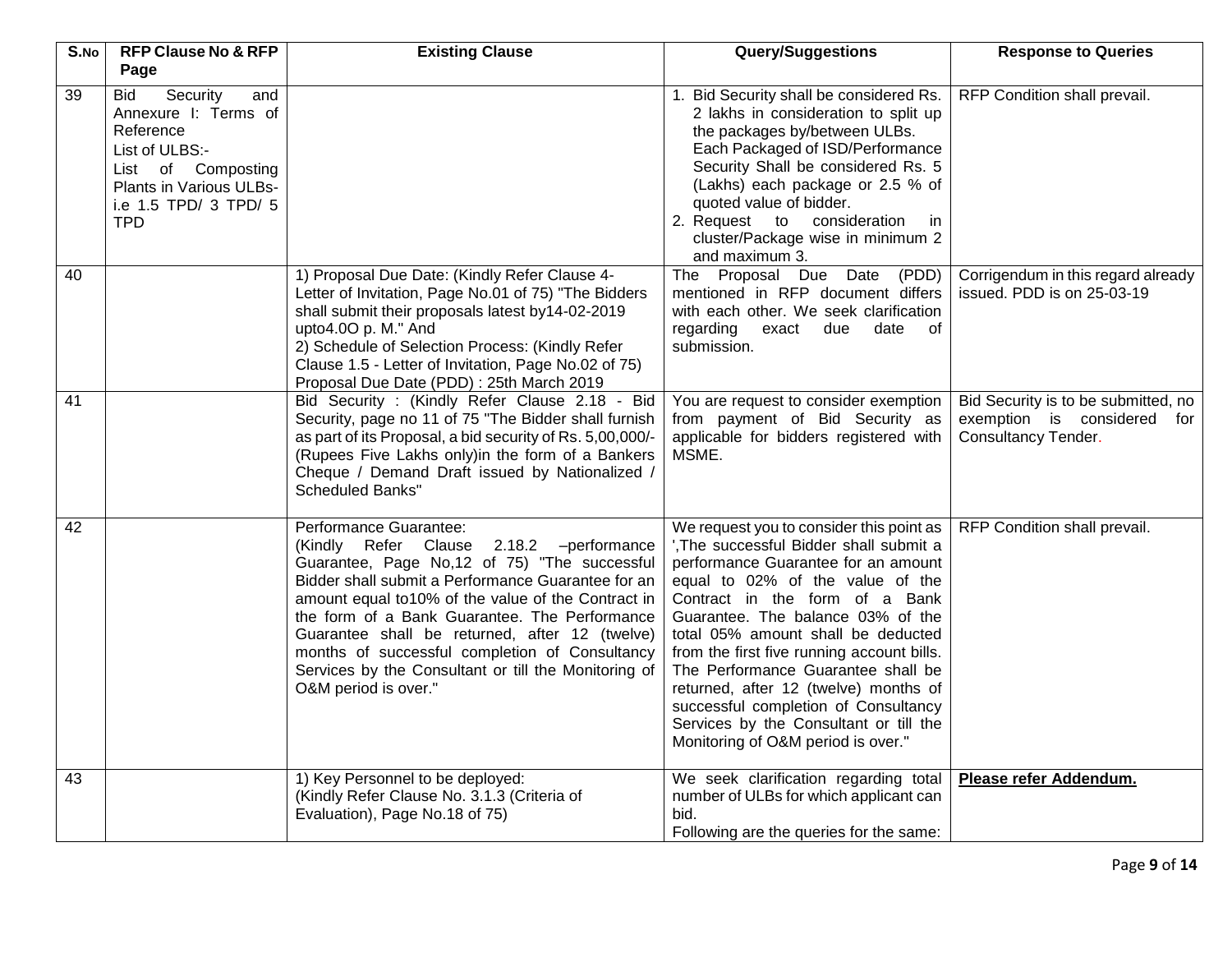| S.No | <b>RFP Clause No &amp; RFP</b><br>Page | <b>Existing Clause</b>                                                                                                                                                                                                                                                                                                                                                                                                                                                                                                                                                                                                                               |                                                                                                                                                                                      |                                                                                                                                                                                         | <b>Query/Suggestions</b>                                                                                                                                             | <b>Response to Queries</b>   |
|------|----------------------------------------|------------------------------------------------------------------------------------------------------------------------------------------------------------------------------------------------------------------------------------------------------------------------------------------------------------------------------------------------------------------------------------------------------------------------------------------------------------------------------------------------------------------------------------------------------------------------------------------------------------------------------------------------------|--------------------------------------------------------------------------------------------------------------------------------------------------------------------------------------|-----------------------------------------------------------------------------------------------------------------------------------------------------------------------------------------|----------------------------------------------------------------------------------------------------------------------------------------------------------------------|------------------------------|
|      |                                        |                                                                                                                                                                                                                                                                                                                                                                                                                                                                                                                                                                                                                                                      | SL No Position                                                                                                                                                                       | <b>Maximum Marks</b>                                                                                                                                                                    | 1) As per evaluation criteria CV for                                                                                                                                 |                              |
|      |                                        | 1                                                                                                                                                                                                                                                                                                                                                                                                                                                                                                                                                                                                                                                    | Project Manager<br>(2)                                                                                                                                                               | 20                                                                                                                                                                                      | Project Manager (02 Nos) and SWM<br>Expert (02 Nos)<br>are requested, Contradictorily the                                                                            |                              |
|      |                                        | $\overline{2}$                                                                                                                                                                                                                                                                                                                                                                                                                                                                                                                                                                                                                                       | SWM Expert (2)                                                                                                                                                                       | 50                                                                                                                                                                                      | clause No.3.1.3 states that 1 Project                                                                                                                                |                              |
|      |                                        | 3                                                                                                                                                                                                                                                                                                                                                                                                                                                                                                                                                                                                                                                    | Site Engineer (4)                                                                                                                                                                    | $00\,$                                                                                                                                                                                  | Manager And 1<br>SWM Expert shall be deployed for                                                                                                                    |                              |
|      |                                        | 4                                                                                                                                                                                                                                                                                                                                                                                                                                                                                                                                                                                                                                                    | Site Supervisor (1                                                                                                                                                                   | $00\,$                                                                                                                                                                                  | maximum 12 ULBs' which allow the<br>bidder to bid for maximum 24 ULBs.                                                                                               |                              |
|      |                                        |                                                                                                                                                                                                                                                                                                                                                                                                                                                                                                                                                                                                                                                      | At each site)                                                                                                                                                                        |                                                                                                                                                                                         | 2) As per the 'Annexure XI: Financial                                                                                                                                |                              |
|      |                                        |                                                                                                                                                                                                                                                                                                                                                                                                                                                                                                                                                                                                                                                      | <b>Total</b>                                                                                                                                                                         | 70                                                                                                                                                                                      | Proposal', the bidder are requested to<br>quote for total 42 number of ULBs.                                                                                         |                              |
|      |                                        |                                                                                                                                                                                                                                                                                                                                                                                                                                                                                                                                                                                                                                                      |                                                                                                                                                                                      |                                                                                                                                                                                         | Kindly clarify the number & name of                                                                                                                                  |                              |
|      |                                        | construction<br>And                                                                                                                                                                                                                                                                                                                                                                                                                                                                                                                                                                                                                                  | phase<br>(till)<br>Expert shall be deployed for maximum 12 U LBs.<br>2) ANNEXURE ii Financial Proposal<br>(Kindly refer Clause: 3.1.3 (Criteria of Evaluation),<br>Page no 18 of 75) | ** The Consultant shall deploy at least I Site Engineer<br>for every 3 site on a full-time basis throughout the<br>construction<br>is<br>complete). Further 1 project Manager And I SWM | ULBs for<br>this PMC work                                                                                                                                            |                              |
| 44   |                                        | Preparation of Documents: (Kindly Refer Clause No.<br>ii of IV (TOR), page $No.30$ of $75$ )<br>1) Preparation of the drawings, designs, estimates,<br>for Civil & other ancillary facilities and suitable Shed<br>for the SWM Facility is under PMC work.<br>2) A detailed Bill of Quantities should be prepared<br>based on the prevailing latest schedule of rates of<br>Works Dept. of Odisha / latest Delhi Schedule of<br>Rates / market rate(minimum 3 Quotations).<br>3) Detailed Drawings for all the proposed<br>components showing all dimension and details. This<br>should include all the plans, cross sections and<br>elevations etc. |                                                                                                                                                                                      | We seek clarification whether the<br>detailed task specified for Preparation<br>of Documents, in RFP document is<br>under PMC scope.                                                    | Preparation of the drawings,<br>designs, estimates, for Civil &<br>other ancillary facilities and<br>suitable Shed for the SWM Facility<br>is under PMC work/ scope. |                              |
| 45   |                                        | of 75)                                                                                                                                                                                                                                                                                                                                                                                                                                                                                                                                                                                                                                               | Payment Schedule:<br>(Kindly Refer Clause No. VI (TOR), page No.40                                                                                                                   |                                                                                                                                                                                         | We request you kindly consider this<br>payment<br>schedule as mention below:                                                                                         | RFP Condition shall prevail. |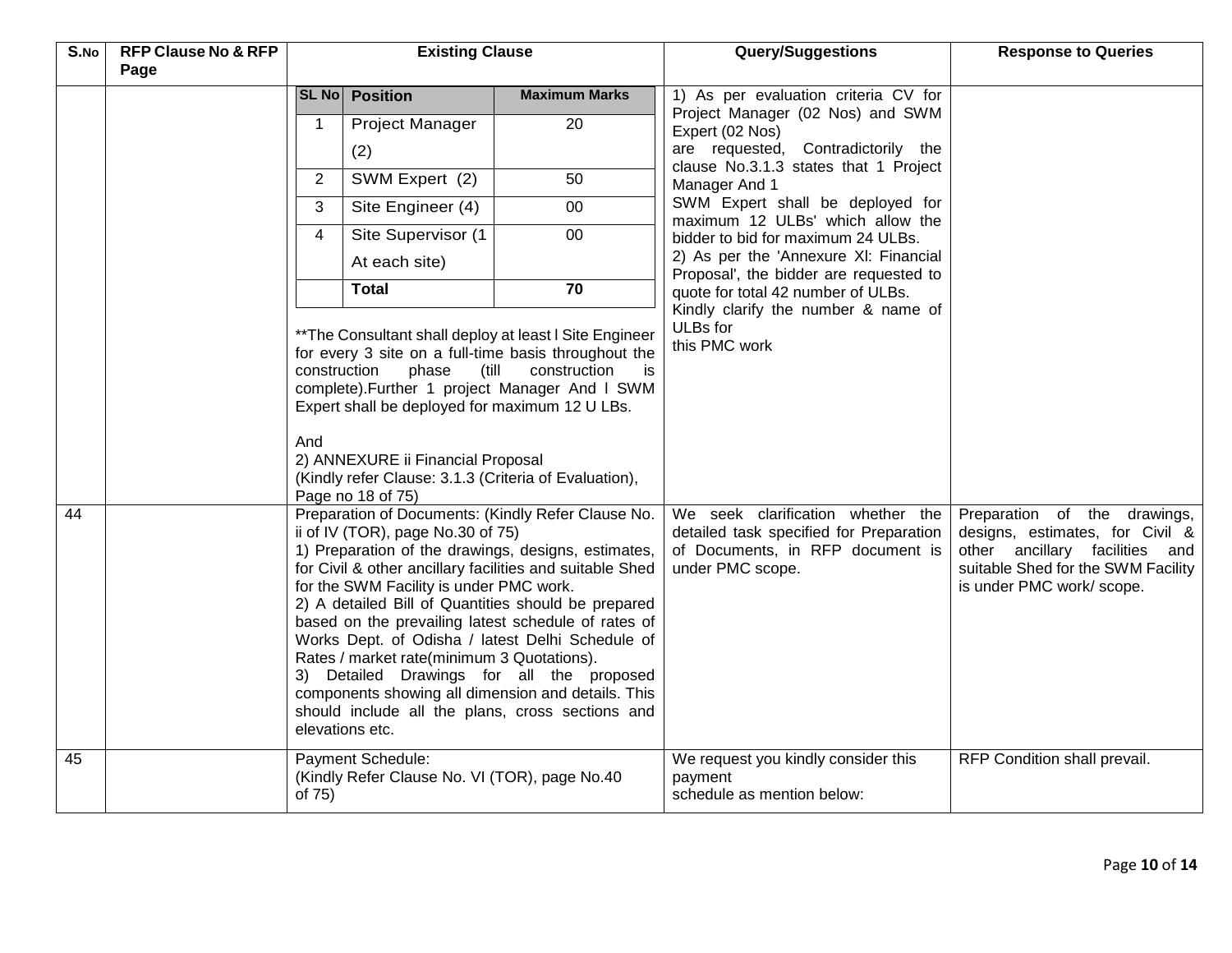| S.No | <b>RFP Clause No &amp; RFP</b><br>Page | <b>Existing Clause</b>                                                                                                                                                                                                                                                                                              |                                                   |                                                                                          |                     | Query/Suggestions                                                                                                                                                                                                                                                                     |                                                              |                                                                                                        | <b>Response to Queries</b>   |
|------|----------------------------------------|---------------------------------------------------------------------------------------------------------------------------------------------------------------------------------------------------------------------------------------------------------------------------------------------------------------------|---------------------------------------------------|------------------------------------------------------------------------------------------|---------------------|---------------------------------------------------------------------------------------------------------------------------------------------------------------------------------------------------------------------------------------------------------------------------------------|--------------------------------------------------------------|--------------------------------------------------------------------------------------------------------|------------------------------|
|      |                                        | <b>Deliverabl</b><br>S.N<br>e<br>$\mathbf{o}$<br><b>/Milestone</b>                                                                                                                                                                                                                                                  | <b>Timeline</b>                                   | %of<br><b>Consultanc</b><br>y Fee<br>payable at<br>the<br>milestone<br><b>Plant wise</b> | S.N<br>$\mathbf{o}$ | <b>Delive</b><br>rable<br>/Milest<br>one                                                                                                                                                                                                                                              | $\mathbf{e}$                                                 | $%$ of<br><b>Consulta</b><br>ncy Fee<br>Timelin payable<br>lat<br>the<br>mileston<br><b>Plant</b><br>e |                              |
|      |                                        |                                                                                                                                                                                                                                                                                                                     | Design Built Period (8 months)                    |                                                                                          |                     |                                                                                                                                                                                                                                                                                       |                                                              | wise                                                                                                   |                              |
|      |                                        | Completion<br>2.<br>Civil<br>of<br><b>Structure</b><br>and<br>Certification<br>of Final Bill<br>Civil<br>by<br>contractor &<br>Submission<br>of As-Built<br>Drawings by<br>Civil<br>contractor.                                                                                                                     | 180 Days<br>from<br>the<br>signing of<br>Agreemen | 20%<br>payment<br>on<br>successful<br>competitio<br>n                                    |                     | Design Built Period (8 months)<br>2. Completion<br>Civil<br>οf<br><b>Structure</b><br>and<br>Certification<br>of Final Bill<br>Civil<br>by<br>contractor &<br>Submission<br>of As-Built<br>Drawings<br>Civil<br>by<br>contractor.                                                     | 180<br>Days<br>from<br>the<br>signing<br>of<br>Agree<br>ment | 20%<br>payment<br>to be<br>release<br>d<br>in.<br>equal<br>instalm<br>ent on<br>monthly<br>basis)      |                              |
| 46   |                                        | Condition of Eligibility Criteria : (Kind y Refer Clause<br>No. no b of 2.1.2, Page No.40 of 75)<br>"The Bidder/ Consortium Member (Aggregate for<br>Consortium) shall have an Average Annual Turnover<br>of at least Rs. 10 (Ten) Crore in last 3 (three) financial<br>years from Project Management Consultancy," |                                                   |                                                                                          |                     | We Request you to kindly modify this<br>condition as :<br>"The Bidder/ Consortium Member<br>(Aggregate for Consortium) shall have<br>an Average Annual Turnover of at least<br>Rs. 04 (Four) Crore in last 3 (three)<br>financial years from infrastructure<br>Consultancy services." |                                                              |                                                                                                        | Please refer Addendum.       |
| 47   |                                        | Date of submission                                                                                                                                                                                                                                                                                                  |                                                   |                                                                                          | queries,            | We request you to kindly extend the<br>date of submission as 6 weeks from<br>date of issue of replies to the pre bid                                                                                                                                                                  |                                                              |                                                                                                        | RFP Condition shall prevail. |
| 48   |                                        | Condition of Eligibility Criteria :<br>(Kindly Refer Clause No. 2.1.2, page No.04 of 75)                                                                                                                                                                                                                            |                                                   |                                                                                          |                     | We request in this context for<br>consideration of the annual turnover of<br>Rs. 07 Cr Aggregate for Consortium) in<br>jointly. That lead member shall avail                                                                                                                          |                                                              |                                                                                                        | Please refer Addendum.       |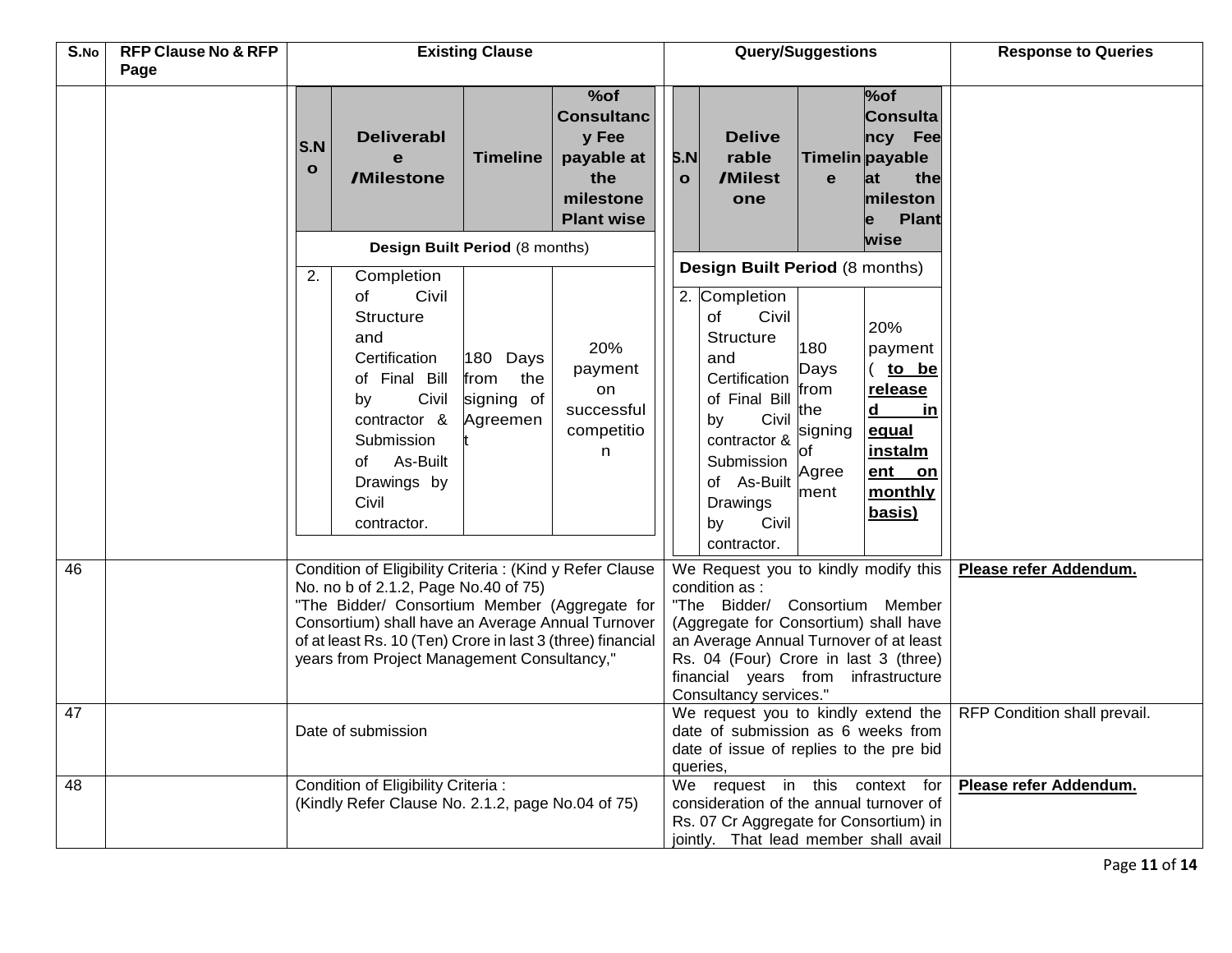| S.No | <b>RFP Clause No &amp; RFP</b>                                                                                                          | <b>Existing Clause</b>                                                                                                                                                                                                                                                                                                                                                                                                                                                                                                                                                                                                                             | <b>Response to Queries</b>                                                                                                                                                                                                                                                                                 |                                                                                                                                                                                                                                                     |
|------|-----------------------------------------------------------------------------------------------------------------------------------------|----------------------------------------------------------------------------------------------------------------------------------------------------------------------------------------------------------------------------------------------------------------------------------------------------------------------------------------------------------------------------------------------------------------------------------------------------------------------------------------------------------------------------------------------------------------------------------------------------------------------------------------------------|------------------------------------------------------------------------------------------------------------------------------------------------------------------------------------------------------------------------------------------------------------------------------------------------------------|-----------------------------------------------------------------------------------------------------------------------------------------------------------------------------------------------------------------------------------------------------|
|      | Page                                                                                                                                    | "The Bidder/ Consortium Member (Aggregate for<br>Consortium) shall have an Average Annual Turnover<br>of at least Rs. 10 (Ten) Crore in last 3 {three) financial<br>years from project Management Consultancy."                                                                                                                                                                                                                                                                                                                                                                                                                                    | the scope to JV with any house who is<br>associate /working the Urban Infra<br>project Business                                                                                                                                                                                                            |                                                                                                                                                                                                                                                     |
| 49   |                                                                                                                                         | Condition of Eligibility Criteria :<br>(Kindly Refer Clause No. C of 2.1.2, page No.05 of<br>75) The Bidder/Consortium Member shall have<br>experience in providing Project Management<br>Consultancy. The Bidder / Consortium shall have<br>successfully implemented 2 projects involving civil<br>Construction or Supervision of Erection and<br>Commissioning of plants and machinery with<br>consultancy fee not less than Rs. 50 lakh for each<br>project in India during the last 7 (Seven) years from<br>the date of publication of the RfP (Aggregate for<br>Consortium), the date of award and project<br>Completion to be within 7 years | We request you to kindly consider<br>Similar Nos of 03 Projects with<br>cumulative consultancy fee from these<br>projects within last 10 years.                                                                                                                                                            | RFP Condition shall prevail.                                                                                                                                                                                                                        |
| 50   |                                                                                                                                         | Condition of Eligibility Criteria :<br>(Kindly Refer Clause No. c of 2.L.2, page No. 0s of<br>75)<br>Consulting Firms shall not have an ownership<br>Interest or a continuing business interest or not be<br>an associate with OUIDF                                                                                                                                                                                                                                                                                                                                                                                                               | The sentence liable to more than one<br>Interpretation. Please provide detailed<br>clarify about this line.                                                                                                                                                                                                | This is a standard clause depicting<br>requirement of externality of the<br>Bidder vis-à-vis OUIDF and that<br>the Bidder is not related to OUIDF<br>by any means or in any way so as<br>to be able to influence the decision<br>of the Bid process |
| 51   |                                                                                                                                         | Condition of Eligibility Criteria:<br>(Kindly Refer Clause No. 2.1.2, page No.<br>05 of 75)                                                                                                                                                                                                                                                                                                                                                                                                                                                                                                                                                        | We request during in the evaluation<br>process kindly consider that the lead<br>partner must fulfill at least 100% of<br>requirements-work credentials, That<br>lead member shall avail the scope to JV<br>with any house who is associate<br>/working the Urban Infra project<br>Business.                | RFP Condition shall prevail.                                                                                                                                                                                                                        |
| 52   | <b>Instructions to Bidders</b><br>Clause 2.1 - Conditions<br>of Eligibility of Bidders-<br><b>Sub-Clause 2.1.2 (b)</b><br>Page 4 of RFP | <b>Sub-Clause 2.1.2 (b)</b><br>The Bidder/ Consortium Member (Aggregate for<br>Consortium) shall have an Average Annual<br>Turnover of at least Rs. 10 (Ten) Crore in last 3<br>(three) financial years from Project Management<br>Consultancy.                                                                                                                                                                                                                                                                                                                                                                                                    | We request to modify the clause as<br>below:<br>The Bidder/ Consortium<br>Member<br>(Aggregate for Consortium) shall have<br>an <b>Average Annual Turnover of at</b><br>least Rs. 7.5 (Seven Crore Fifty Lakh)<br>Crore in last 3 (three) financial years<br>from<br>Project<br>Management<br>Consultancy. | Please refer Addendum.                                                                                                                                                                                                                              |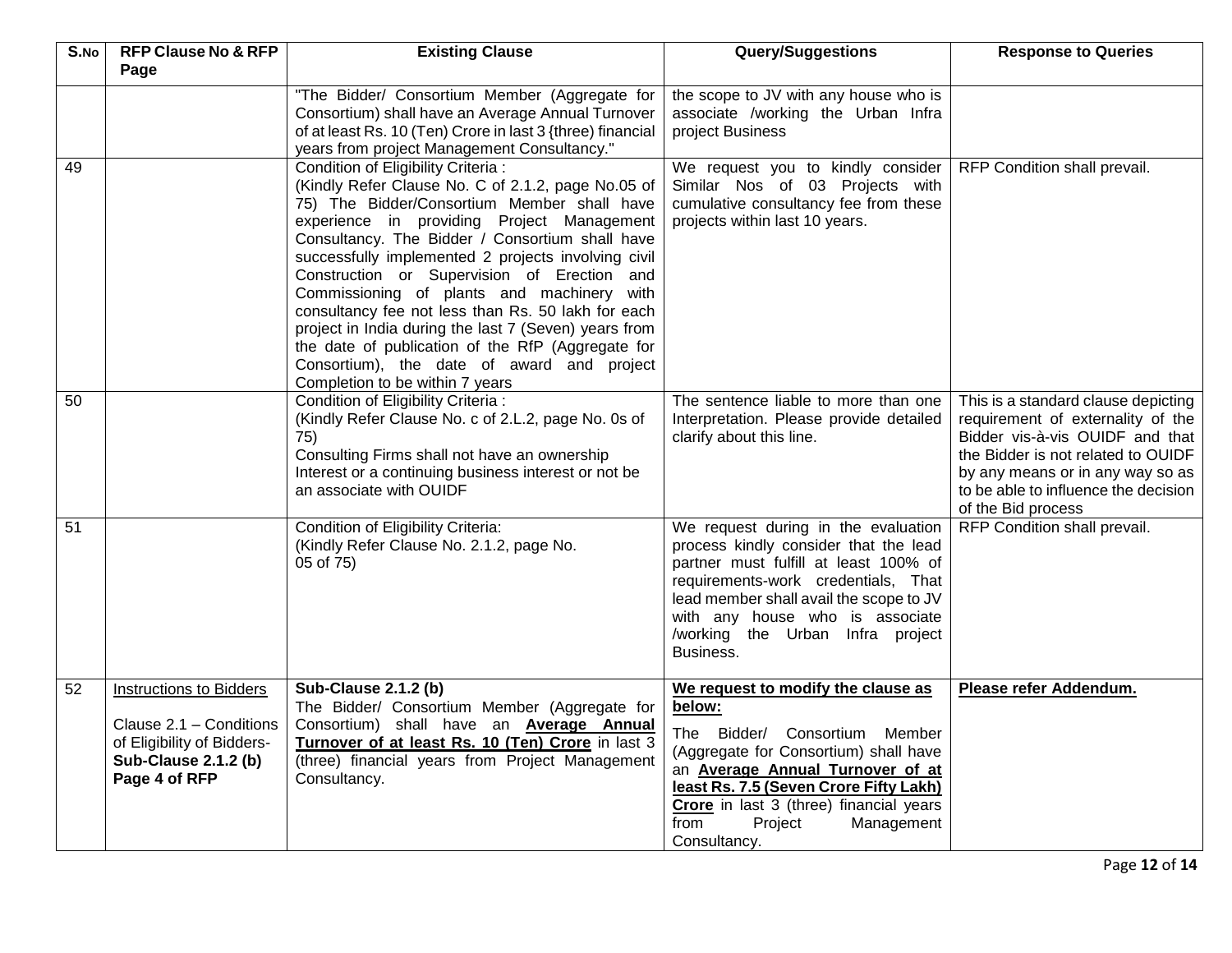| S.No | <b>RFP Clause No &amp; RFP</b> | <b>Existing Clause</b>                                                                                               |                          |                                                                                                     | <b>Query/Suggestions</b>                            | <b>Response to Queries</b>   |
|------|--------------------------------|----------------------------------------------------------------------------------------------------------------------|--------------------------|-----------------------------------------------------------------------------------------------------|-----------------------------------------------------|------------------------------|
|      | Page                           |                                                                                                                      |                          |                                                                                                     |                                                     |                              |
| 53   | <b>Instructions to Bidders</b> | Sub-Clause 2.18.1                                                                                                    |                          |                                                                                                     | We request to modify the clause as                  | RFP Condition shall prevail. |
|      |                                | The Bidder shall furnish as part of its Proposal, a bid                                                              |                          |                                                                                                     | below:                                              |                              |
|      | Clause 2.18- Bid               | security of Rs. 5,00,000/ (Rupees Five Lakhs                                                                         |                          |                                                                                                     | The Bidder shall furnish as part of its             |                              |
|      | <b>Security</b>                | only) in the form of a Bankers Cheque / Demand<br>Draft issued by Nationalised / Scheduled Banks in                  |                          |                                                                                                     | Proposal, a bid security of Rs. 5,00,000/           |                              |
|      | Page 11 of RFP                 |                                                                                                                      |                          |                                                                                                     | (Rupees Five Lakhs only) in the form of             |                              |
|      |                                |                                                                                                                      |                          | India in favor of the "The Secretary, OUIDF" payable                                                | a Bankers Cheque / Demand Draft/                    |                              |
|      |                                | at Bhubaneswar (the" Bid Security")                                                                                  |                          |                                                                                                     | Fixed Deposit Receipt (FDR)/Bank                    |                              |
|      |                                |                                                                                                                      |                          |                                                                                                     | (BG)<br>issued<br><b>Guarantee</b><br>bv            |                              |
|      |                                |                                                                                                                      |                          |                                                                                                     | Nationalised/ Scheduled Banks in India              |                              |
|      |                                |                                                                                                                      |                          |                                                                                                     | in favor of/lien to the "The Secretary,             |                              |
|      |                                |                                                                                                                      |                          |                                                                                                     | OUIDF" payable at Bhubaneswar (the"                 |                              |
|      |                                |                                                                                                                      |                          |                                                                                                     | Bid Security")                                      |                              |
| 54   | Criteria for Evaluation        | <b>Sub-Clause 3.1.3 (B)</b>                                                                                          |                          |                                                                                                     | We understand that the CVs of the                   | Please refer Addendum.       |
|      |                                |                                                                                                                      |                          | Other Professionals (to be deployed at Back office of                                               | Other Professionals as mentioned in                 |                              |
|      | <b>Sub-Clause 3.1.3 (B)</b>    |                                                                                                                      |                          | the Consultant to provide additional support to the                                                 | Sub-clause 3.1.3 (B) is not be                      |                              |
|      | Page 18 of RFP                 | Site Team)                                                                                                           |                          |                                                                                                     | submitted in the Technical Proposal as              |                              |
|      |                                | The CVs of these professional shall not be evaluated                                                                 |                          |                                                                                                     | the CVs of these professionals are not              |                              |
|      |                                | at the technical proposal level.                                                                                     |                          |                                                                                                     | to be evaluated at the Technical<br>Proposal Level. |                              |
|      |                                |                                                                                                                      |                          |                                                                                                     | We request your confirmation                        |                              |
| 55   | Criteria for Evaluation        | Sub-Clause 3.1.4                                                                                                     |                          |                                                                                                     | The Conditions of Eligibility for 'Other            | Same as point no 22 above.   |
|      |                                | Each of the Key Personnel under the table A & B<br>must fulfill the Conditions of Eligibility specified<br>below:    |                          |                                                                                                     | Personal at Back office' as in Table 'B'            |                              |
|      | Sub-Clause 3.1.4 (B)           |                                                                                                                      |                          |                                                                                                     | of sub-clause 3.1.3 has not been                    |                              |
|      | Page 19 of RFP                 |                                                                                                                      |                          |                                                                                                     | provided in the RFP.                                |                              |
|      |                                |                                                                                                                      |                          |                                                                                                     | We request you to kindly provide                    |                              |
|      |                                |                                                                                                                      |                          |                                                                                                     | minimum Conditions of Eligibility for               |                              |
|      |                                |                                                                                                                      |                          |                                                                                                     | 'Other Personal at Back Office'                     |                              |
| 56   | Annexure-I                     | Clause (B) (VI)- Payment Schedule                                                                                    |                          |                                                                                                     | We request you to consider monthly                  | RFP Condition shall prevail. |
|      | <b>Terms of Reference</b>      |                                                                                                                      |                          | The Consultant shall be engaged for the entire Design-                                              | payment for this PMC assignment                     |                              |
|      |                                | Build Period of 8 (Eight) months and Operations Period<br>of 12 (month) months or till the time Construction and 1st |                          |                                                                                                     | for the assignment duration of 20                   |                              |
|      | Clause (B) VI                  |                                                                                                                      |                          |                                                                                                     | Months Also, kindly include payment                 |                              |
|      | Page 40 of RFP                 |                                                                                                                      |                          | year of O&M is Complete. In case of Delay of<br>Completion by Operator the Total Consultancy Fee of | at the prevailing monthly rate for                  |                              |
|      |                                | PMC shall remain firm.                                                                                               |                          |                                                                                                     | extension of PMC contract beyond<br>20 Months       |                              |
|      |                                |                                                                                                                      |                          | The Payment Schedule for PMC is provided in table                                                   |                                                     |                              |
|      |                                | below:                                                                                                               |                          |                                                                                                     |                                                     |                              |
|      |                                | S.<br>Deliverable                                                                                                    | Timeli                   | % of Consultancy                                                                                    |                                                     |                              |
|      |                                | No.<br>s/Milestone                                                                                                   | ne                       | Fee Payable                                                                                         |                                                     |                              |
|      |                                |                                                                                                                      |                          |                                                                                                     |                                                     |                              |
|      |                                | $\overline{a}$<br>--                                                                                                 | $\overline{\phantom{a}}$ | $\mathbf{L}$                                                                                        |                                                     |                              |
|      |                                | u.<br>u.                                                                                                             | u.                       | $\overline{a}$                                                                                      |                                                     |                              |